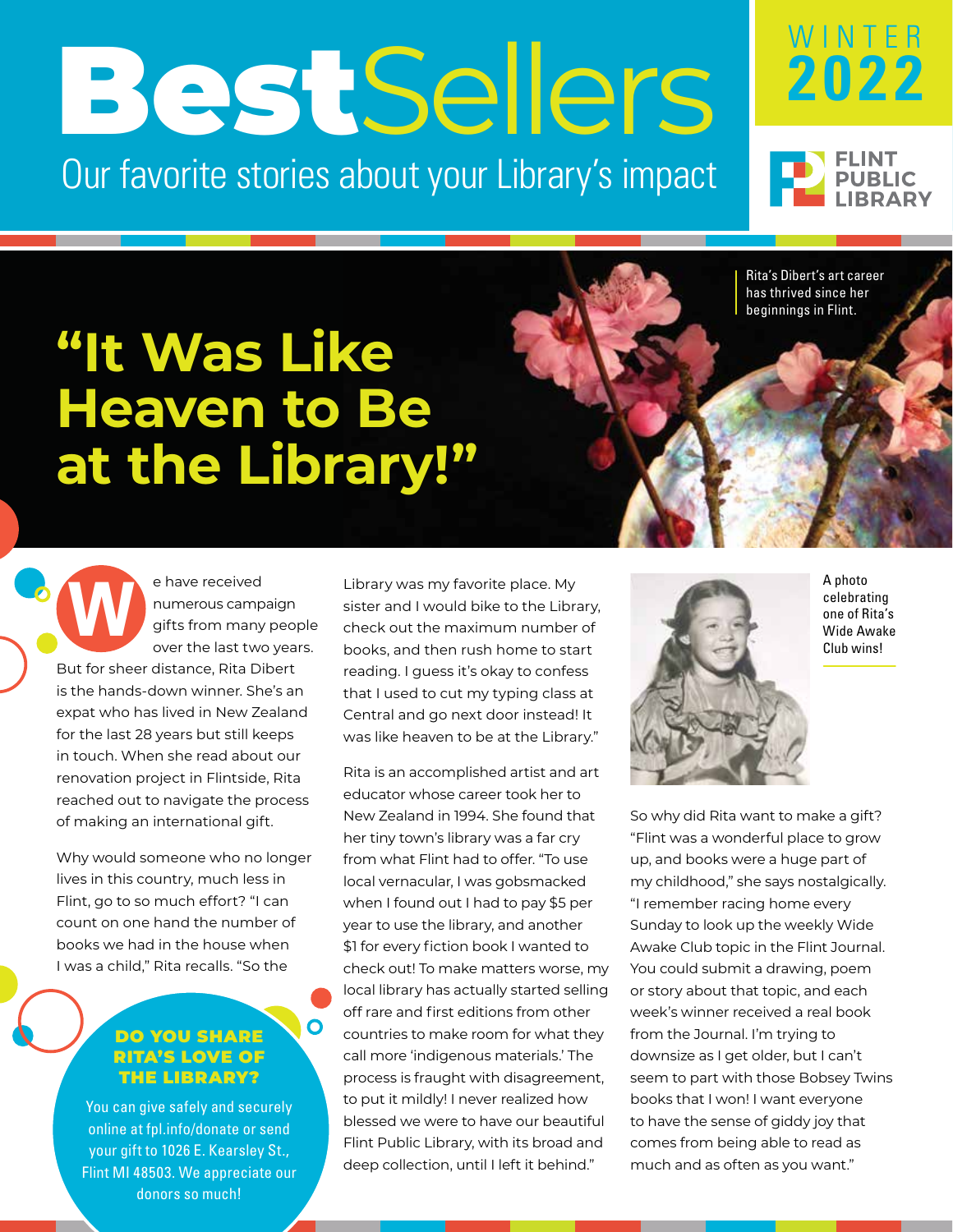

## **"Right Down to the Last Chair!"**

FRIENDS OF THE FLINT PUBLIC LIBRARY WENT THE DISTANCE TO SUPPORT OUR MOVE

ou know those friends who help out when you're moving? The ones who stay behind and clean out every square inch of your old house after you've left? We have Friends like that! **Y**

The Friends of the Flint Public Library invested hundreds of volunteer hours after we moved out of Courtland Center to organize and sell everything that wasn't tied down. Friends President Grace Tucker had two goals for this work. "We didn't want anything to go into a landfill or a dumpster if we could help it," she says. "We also wanted to raise money for the capital campaign."

Thanks to the generous gift of time from many Friends members, both

**2**

of those goals were met. "We sold or donated everything, right down to the last chair! We sold 10,000- 15,000 books as well. All of that work netted more than \$15,000 for the Library." Anything that did not sell was donated to organizations throughout the community.

The Friends have raised hundreds of thousands of dollars for Flint Public Library since 1969, when they got involved with the used book sale. "It's safe to say that we've sold 750,000 or more items in that time," Grace notes. "We are especially grateful to the Flint Farmers Market for hosting our sale while the Library was being renovated. We are also extremely grateful to Dr. Bobby Mukkamala, who provided storage space for our books between sales. We could never afford to rent such spaces. This generous community support allowed us to do our work and contribute to the Library."

## THE FRIENDS' CAMPAIGN SUPPORT

The Friends organization gives an annual gift to help fund projects or programs the Library could not otherwise afford. Last year, they provided a community inspiration gift to kick off the public phase of our campaign. "Our \$55,000 total gift was a stretch for us," Grace notes. "But we wanted to honor the tradition and future of the Friends. Now each time someone uses the Friends of the Flint Public Library Meeting Room, they will be reminded of the generous volunteers who work so hard on behalf of the Library. And each person who sees the mural we have dedicated to Dr. Bobby Mukammala will be reminded of both the people and the institutions that make Flint such a wonderful community."



The Used Book Sale is a wonderful way to recycle the items on your bookshelf and support the Library. Trade in some old, come home with some new! The next Friends book drop will be Saturday, April 2. Check fpl.info for details.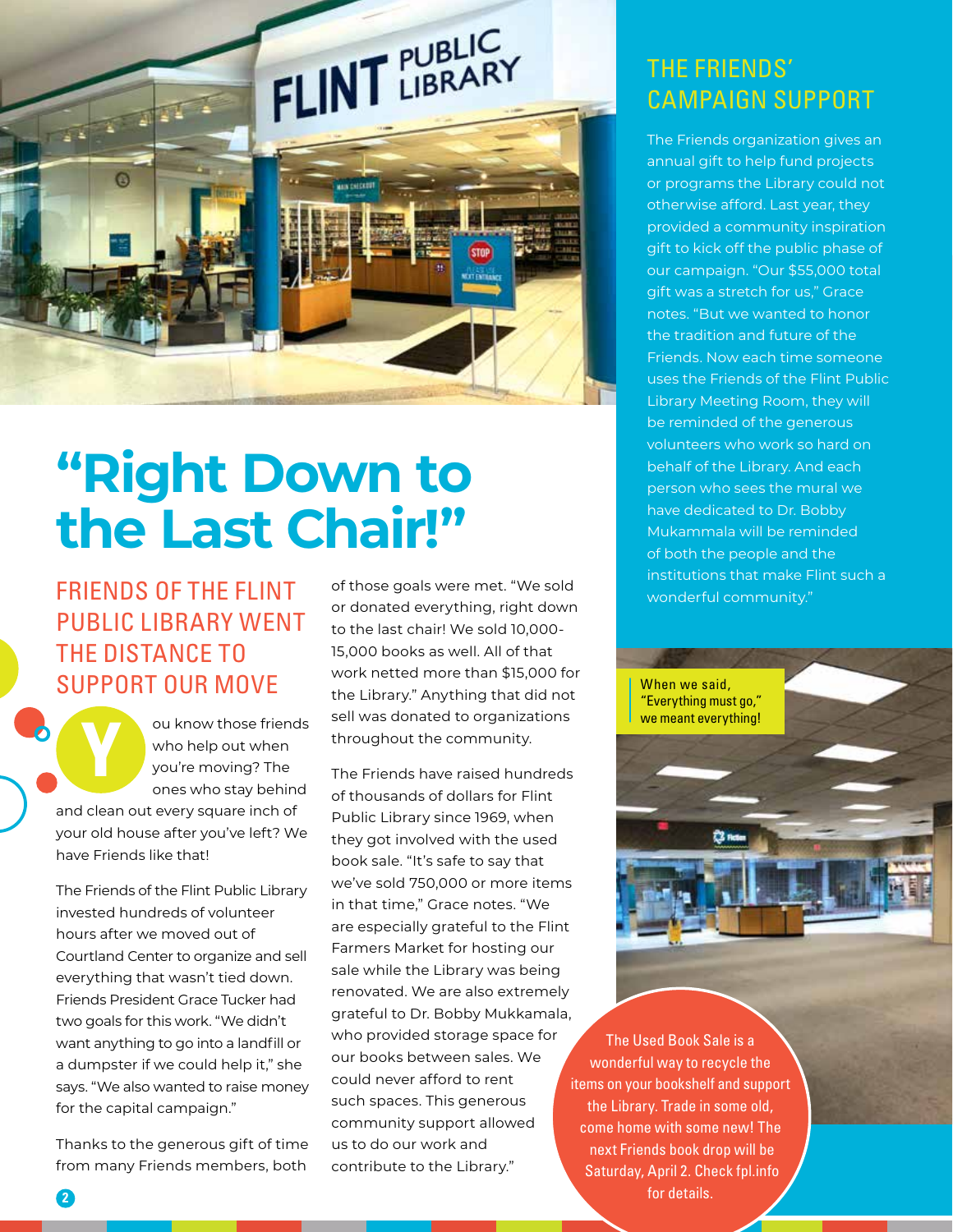## **Brotherhood. Hope. Peace.** CELEBRATING DR. MARTIN LUTHER KING, JR.

n 1985, Gloria Coles was the director of Flint Public Library. She decided to host a program to honor Dr. King at the Library because she thought his words of brotherhood, hope and peace were important to the entire community. **I**

They were important in 1985, and '86, and '87…and they still resonate today. That's why Flint Public Library celebrates this national holiday every year with a program to unite people in honor of Dr. King.

Our celebration has grown to be one of the largest in the community, with approximately 300 people attending. This year, since the Library has not yet reopened, we planned to do a live event in partnership with Flint Institute of Arts. That was the plan until COVID reared its ugly head (again) and forced us to pivot to a virtual event.

But that pivot turned out to be a blessing. We have capacity for 100 people to attend a Zoom event. Unbeknownst to us, NBC 25 was one of the Zoomers, and they posted the entire event on their

**"I thought it was terrific. Debra Furr-Holden delivered her thoughts with heartfelt authenticity and Mr. Rhymes' young man just hit the ball out of the park. Loved it all and was so glad to attend. Thanks everyone. If there was ever a time that [we] needed to hear Dr. King's words, it surely is now. Good job!"**

website. At last count, more than 2,000 people have viewed some part of the celebration!

"One of our priorities is to be a community hub," notes Kay Schwartz, Library Director. "The pandemic, combined with our renovation, has made this work challenging. But we have never ceased our efforts. Thanks to rapid-fire work by our staff, and the partnership of organizations like FIA and NBC 25, we were able to reach thousands of people who would not have been able to participate in the live event. 'Community' is being redefined every day. The Library is honored to play an ongoing role in bringing all people together for conversation, reflection, education and entertainment."

## *- Email from a participant* JOIN YOUR COMMUNITY!

You can find a link to the recorded MLK Day celebration on the Library's Facebook page.

OUT OF THE MOUNTAIN OF DESPAIR A STONE OF HOPE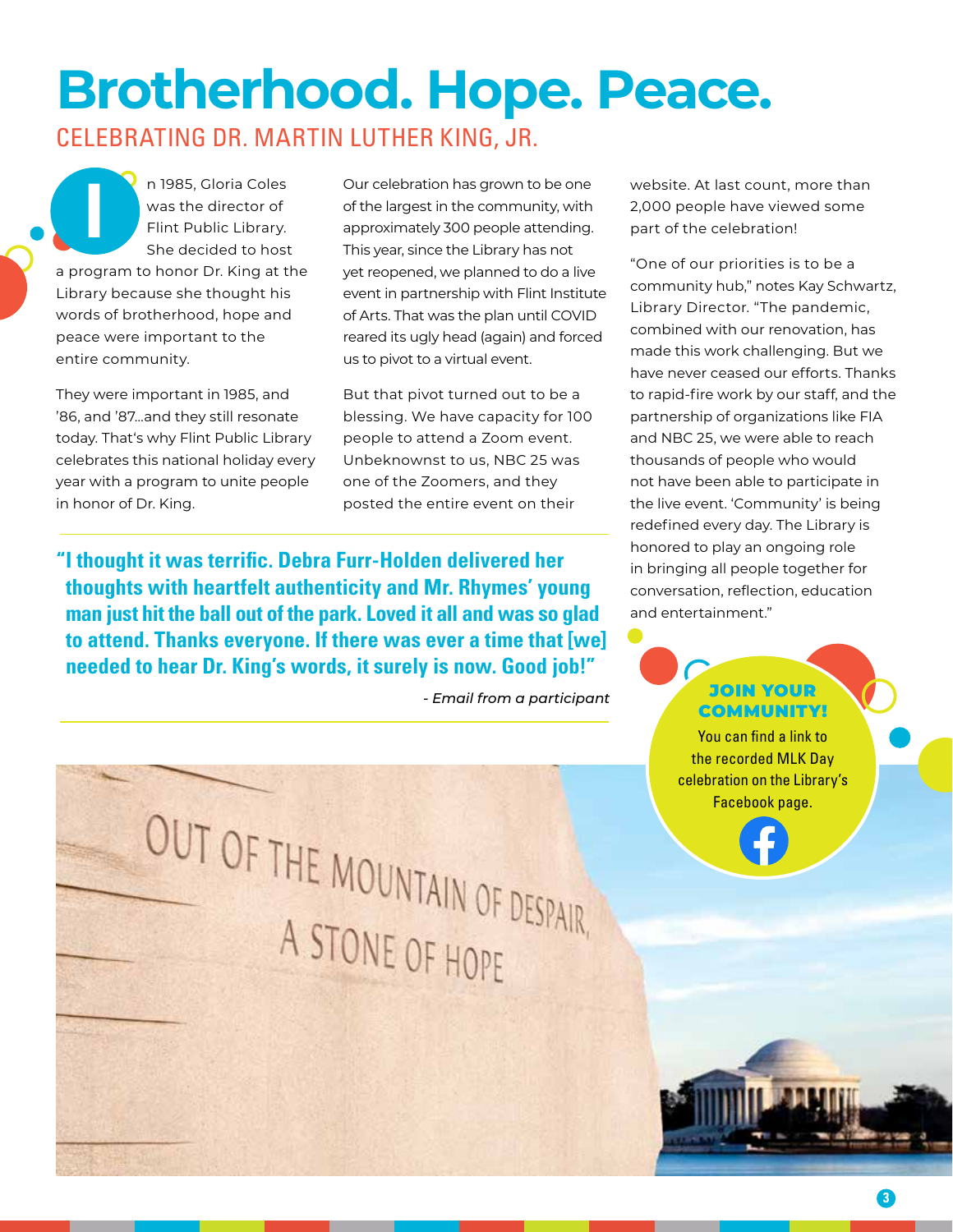# **Our mission is to be Flint's go-to place to learn for life.**

verything felt temporary and a bit surreal during this past fiscal year.

We opened FPL @ Courtland Center in July 2020 after a three-month COVID delay, and adjusted to providing library services during a pandemic. Distancing and cleaning seem ordinary now. But it was a big deal to figure out all the unknowns! We are grateful to our patrons for their patience and support.

**E**

Ongoing pandemic concerns meant that our temporary facility was never as full as we imagined it could be. However, the Library was an important place for people to come for information, entertainment, computer access, and other services. In addition to being a place, the Library was also a service provider. We saw marked increases in webbased and digital download services that allowed patrons access from the comfort of home.

We also started the renovation process in earnest! Our building transformation kicked into high gear as the entire interior was gutted down to the walls. We featured regular updates to the community via our project website. This allowed people to see "behind the curtain" into what was happening. The building will be spectacular when it is complete in 2022!

We continued to focus on our service priorities, offering both online, in-person and hybrid programs.

- $\blacktriangleright$  Early Childhood Literacy: helping parents and caregivers prepare children to read, and exposing kids to STEM programming.
- $\blacktriangleright$  Digital Learning: filling the technology education gap by exposing students to aspects of computer science, and making technology accessible to the public.

Community Hub: providing abundant and welcoming environments (virtual or physical) where people can gather for learning, dialogue or entertainment.

We sincerely and gratefully thank the residents of Flint who continue to demonstrate their appreciation for and support of Flint Public Library.



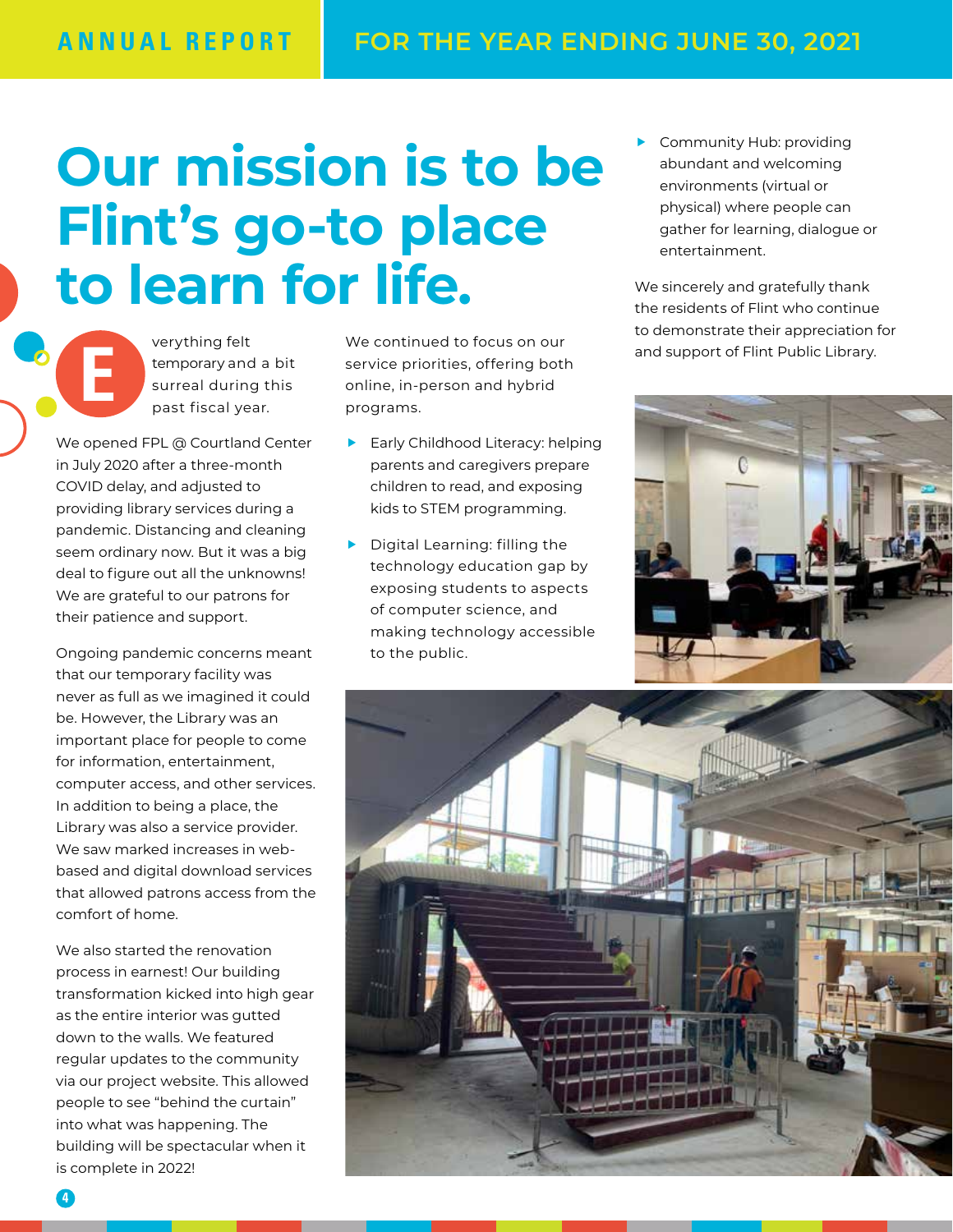## **FINANCIAL SUMMARY**



## REVENUE

| $\bullet$ Other               | \$37.919    |
|-------------------------------|-------------|
| Interest Income               | \$17,357    |
| ● State Aid and Fines         | \$264.368   |
| ● Grants, Memorials and Gifts | \$842.561   |
| • Property Taxes*             | \$3,319,956 |



## EXPENSES

| <b>Total Expenses</b>  | \$3.461.681 |
|------------------------|-------------|
| <b>Grants Expended</b> | \$439,668   |
| • Maintenance          | \$253.187   |
| Operations             | \$570.691   |
| • Personnel            | \$2,198,136 |



## NOTE:

Revenue in excess of expenses is assigned for use in FY 22 as follows:

| Total assigned for use in FY 22 | \$1,020,480 |
|---------------------------------|-------------|
| • Operations                    | \$694,362   |
| • Grant purposes                | \$326,118   |

\* The Library is funded by a permanent 2 mill property tax. An additional 2.0 mill was approved by voters for 2012- 2021 and renewed for 2022-2031.

## **Thank You to Our Generous Donors** JANUARY - DECEMBER 2021

### **SPECIAL GIFTS AND GRANTS**

A. G. Bishop Charitable Trust Charles Stewart Mott Foundation Community Foundation of Greater Flint Flint and Genesee Chamber of Commerce Flint Genealogical Society Flint Kids Fund of the Community Foundation of Greater Flint Friends of the Flint Public Library Mideastern Michigan Library Cooperative Ruth Mott Foundation

#### **MASTER LEVEL** \$10,000 +

Big John Steak and Onion

#### **EXPERT LEVEL** \$5,000 - \$9,999

Lynne Hurand Mark and Kay Schwartz Jane Worthing

## **SPECIALIST LEVEL** \$2,500 - \$4,999

Michigan Planners Thomas and Rebecca Cowan Family Fund of the Bank of America Charitable Fund Meyer Family Foundation Willie and Veronica Artis Ann Kraft

## **SCHOLAR LEVEL**  \$1,000 - \$2,499

Carroll Baker and Kimberly Roberson Jeff and Madonna Bennett Jeff and Stephanie Bigelow Jane Bingham Eleanor Brownell James Crawford Flint Community Fund Of The Community Foundation of Greater Flint Goyette Charitable Fund of Bank of America Raymond and Kathleen Kelly

Charles and Mary Kroeger Prasad and Jayashree Kommareddi Lawrence E. Moon Funeral Home Charles Stewart Mott Foundation Matching Gifts Program Mott Community College, Institutional Advancement Connie Palmer and John Hemingway William Piper Jim and Jane Richardson David Scott Jagdish and Krishna Shah Tummala Charitable Foundation Reba Walling Deborah Ward Woodrow Stanley Youth Foundation Larry and Jane Worthing

## **LEARNERS LEVEL** \$500 - \$999

Leslie Acevedo Ascension Genesys Hospital Moses and Renita Bingham Cathy and Edward Blight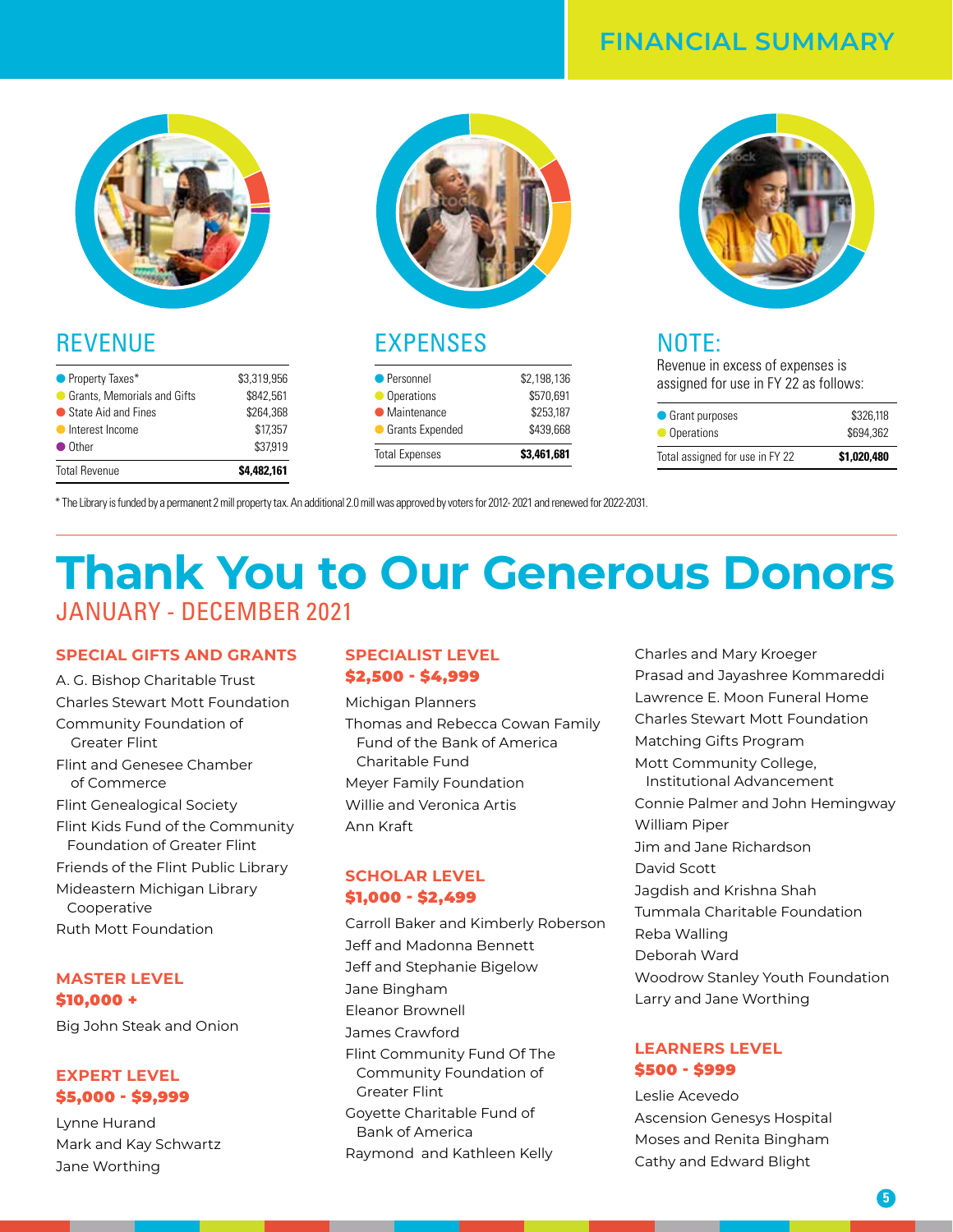**We sincerely thank the entire Flint community for supporting the Library. We could not do it without you!**

John and Ann Briggs James and Mary Clodfelter Dort Financial Credit Union Flint City Bucks Soccer Club Hank Fracalossi Dave and Linda Gibson Aaron Hamp Willie and Wanda Harden Joel and Ann Harris Michael and Kay Kelly Kennari Consulting Harriet Kenworthy Kettering University Byron and Margaret Latter Lewis & Knopf CPAs, PC Carol Masse Ed and Ann McKenzie Diane O'Keefe Karl Olmsted David Petro Linda Pylypiw Bharat and Ashoka Rao Howard and Rita Shand George and Mary Skaff United Way of Genesee County Greg Viener

## **OTHER GENEROUS DONORS**

Anonymous (5) Jennifer Acree Catherine Andresen Heather Arden Kimberly Banat Gary and Maureen Bates Martha Bausack Kelly and Joyce Beardslee Andrea Bergstrom James and Kathy Boles Donald and LaVonne Bomeli Daniel and Deanna Bower Vickie Broome Janice E. Bruce Peggy Brunner Bethel United Methodist Church Steven Bueche Thelma Byers Janet Cameron Ward Chapman and Judith Fullerton Jacqueline Childress-Watkins Steven Clark Dennis and Kathy Cline Mary Coleman

Stephanie Confer Joe and Mary Conroy Charleen Cook Samuel and Darylee Coplin Kevin and Mary Cussans Evans and Karen Davis Elizabeth Dix Kathleen Dockter Loretta Ellwood Joseph and Laura Eufinger John Eufinger Rebecca Fedewa Nora Fisher Flint Crepe Company Carol Fossee Jaime Foster George and Linda Fowler Margaret Fox Michael Freeman Frank Friedman Jean Gaffney Kathleen Gazall Genesee Health Plan Kathleen George Glens of Genesee Condominium Association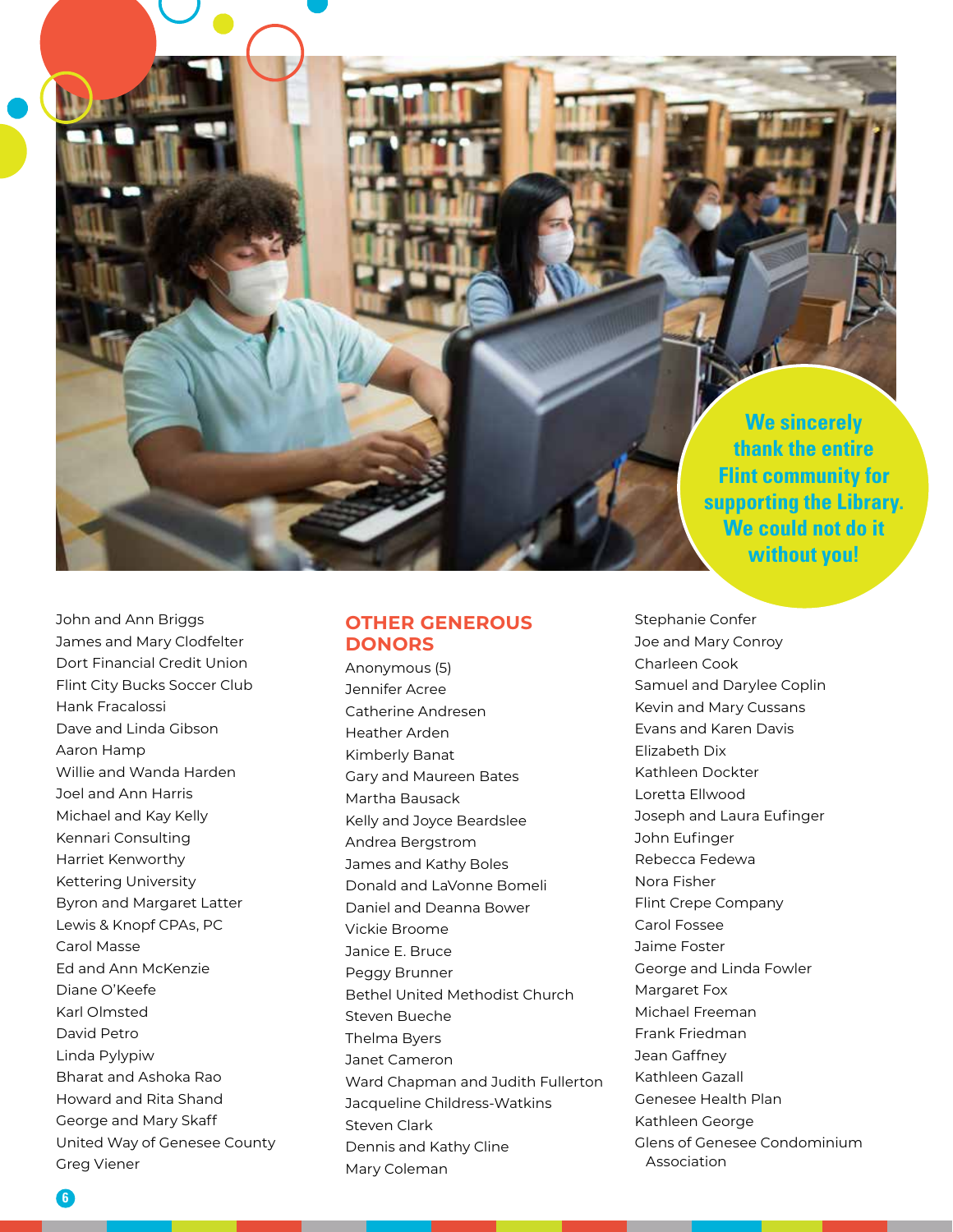Valarie Godlesky Joe and Roberta Goergen Carolyn Goetz John Greener Bonnie Haffajee Dennis and June Haley Debbie Halleck Barbara Hamilton-Welch David and Wyn Ellen Handwerker Carol Hartley John and Jan Hartranft Tina Hayes Necole Hayes John and Janice Henry Allie Herkenroder Tom Herman and Jeanne Pepper Dolores Herzog Dawn Hibbard Claude and Renee High Jeff and Kim Himelhoch Jeff and Michelle Horowitz Kimberley Hovarter Rebecca Howey Pete Hutchison Lois Inman Beverly Jones Stuart and Heather Kale Ashish Kapoor Donald and Elaine Kaye Aron Kominars Janet Koop Rob and Laura Kruisenga Shannon Langley Charitable Fund of Fidelity Charitable Maryanna Langley Giving Fund of Fidelity Charitable Kerstin Lawrence Jacqueline Leigh Jean Liming Dundas Nina Jones Lewis Michael Madden Cleora Magee Gary Marsa Nathan and Laurie McAbee Kathleen and Bob McKamie Jasmine McKenney Michael and Mary Merriman Frank and Elaine Marie Merritt Helen Millhouse Brianna Mosier James and Pamela Murdock

George and Jeanette Nassif Ted and Jan Nelson Jonathan and Margaret Northrup John and Donna Nugent Mary O'Brien Janet O'Keefe Deanna Parker Ben Pauli and Vivian Kao Peabody Insurance Agency Ronald Peaks Susan Pekarek Crystal Pepperdine Sue Peters Dave and Becky Pettengill Kimberly Pillen Brown Thomas and Julianne Princinsky Dick and Betty Ramsdell Robert Rawls Saroja Reddy Eric Reed Barbara Reehl Jacquelyn Reinertson David and Linda Roeser Amy Roza Paul and Nancy Rozycki Ray Rust Daniel and Mary Coe Ryan Jessica Sampson Marshall Sanders Paul and Phyllis Schroeder Howard and Tamra Schultz Linda Senior William and Susan Shaheen Robert and Georgia Simpson Todd Slisher Kimber Smail

Janice Sova Patt Spangler Shelley Spivack Woodrow and Reta Stanley Scott Stensaas Susan Sumner-Dingman Ernelle Taylor Elizabeth Taylor Rosia Thomas Anderson Diane Thompson Gregory Tolbert-Bey Al Tucker Allen Turcke Patricia Turnbull Donna Ullrich Ann Marie Van Duyne Susan Varady Dayne and Carrie Walling Karin Warren Kathleen Watchorn Andrew Watchorn Roy and Kimberly Webber Dale Weighill Judy Wells Robert Wesley and Marsha Strozier-Wesley Donna Whitner Qiana Towns Williams Vivian Williams Leslie Wilson Ronald Wilson Charles Winfrey Dale Wolfgram Don and Roxanne Wyatt Dean and Lynda Yeotis Zeta Beta Zeta Chapter

**We will share our Flint Public Library Transformed donor list and our deepest thanks for their support in the next edition of Best Sellers!** 



**7**